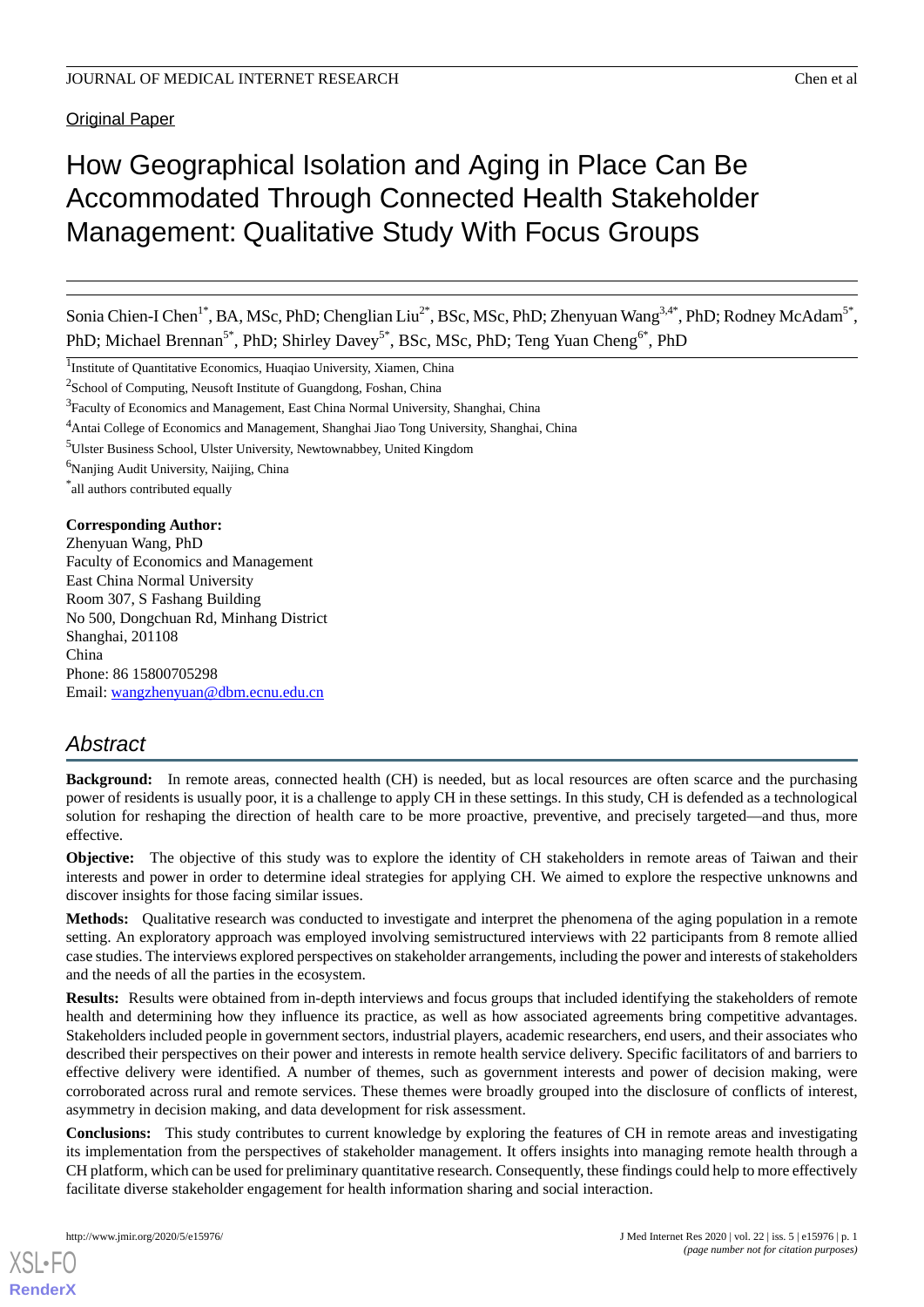*(J Med Internet Res 2020;22(5):e15976)* doi:  $10.2196/15976$ 

#### **KEYWORDS**

connected health care; remote areas; business strategy; Taiwan; population aging; knowledge sharing

## *Introduction*

## **Background**

The global phenomenon of an aging populations has made health care a universal issue, especially in remote areas. Connected health (CH) has been proposed as a promising solution to manage challenges arising in these remote areas. It aims to reduce isolation, enhance safety, increase efficiency, and diminish costs for remote residents [[1\]](#page-9-0). It acts as an alternative solution to make "aging in place" feasible by connecting infrastructure, devices, and health care stakeholders [[2\]](#page-9-1). In remote areas, CH is needed, but as local resources are often scarce and the purchasing power of residents is usually poor, it is a challenge to apply CH in this setting. In this study, remote areas were defined in 3 categories: mountain areas, isolated islands, and remote townships. In these areas, medical and care services are legally allowed to be practiced remotely according to the law and regulation of the state. There are 48 remote townships that account for 44% of the area in Taiwan, while the 0.36 million residents only account for 1.6% of the total population.

There is evidence that CH can increase access to services across a range of medical specialties without detrimental effects and improve opportunities for professional development [[3\]](#page-9-2). However, most of these measures are temporary responses to government policy, and the sustainability of such services is an issue that must be addressed. Consequently, although technological interventions have improved accessibility, efficiency, and cost-effectiveness, the health status of rural residents remains a matter of concern [[4\]](#page-9-3). Thus, the parameters of effective CH implementation in rural and remote contexts need to be explored to suggest strategies to manage issues appropriately.

Research suggests that the maturity of information communication technology, advances in health care, and the integration of health and social care may offer the fundamental infrastructure to boost the CH ecosystem [\[5](#page-9-4)]. Taiwan was selected as an ideal research area as it fulfills these requirements.

Therefore, the results of this investigation may inspire those who are attempting to manage the issues of aging populations in a remote setting through a knowledge-sharing perspective.

To understand the obstacles faced in the implementation of CH in remote areas, this study explored the developmental barriers of CH in remote areas based on four representative cases in Taiwan. Geographically, CH in Taiwan has been divided into 4 parts: North, middle, South, and East. Each part has a designated hospital to support other hospitals and health centers in their areas. This study aimed to determine ideal strategies and methods by exploring the unknowns to discover insights for those facing similar issues in applying CH.

In this study, CH is defended as a technological solution that reshapes the direction of health care to be more proactive, preventive, and precisely targeted, and thus, more effective. CH provides great value in managing and preventing chronic diseases that result in tremendous burden on health care and social services. Stakeholder analysis was employed to facilitate strategy formation, as it can generate knowledge about how the characteristics of stakeholders influence decision-making processes as well as the relevant actors' behavior, intentions, and interrelations.

## **Theoretical Basis**

The challenges of accessing appropriate health services and of recruiting and retaining staff constrain the quality of health care in remote settings [\[6](#page-9-5)]. With respect to a proactive approach to current problems and insights into remote health, gaps remain [[7\]](#page-9-6). Possible strategies for these issues include overcoming geographic isolation and facilitating rural and local health responses. This study explored how stakeholder characteristics influence the decision-making process. The literature suggests that the need to balance conflicts of interest and the influence of organizational factors and professional support may impact the quality of health in remote areas  $[8,9]$  $[8,9]$  $[8,9]$ . Therefore, this study explored perspectives on stakeholder arrangements, including the power and interests of stakeholders and their respective needs in the ecosystem, as shown in [Figure 1.](#page-2-0)

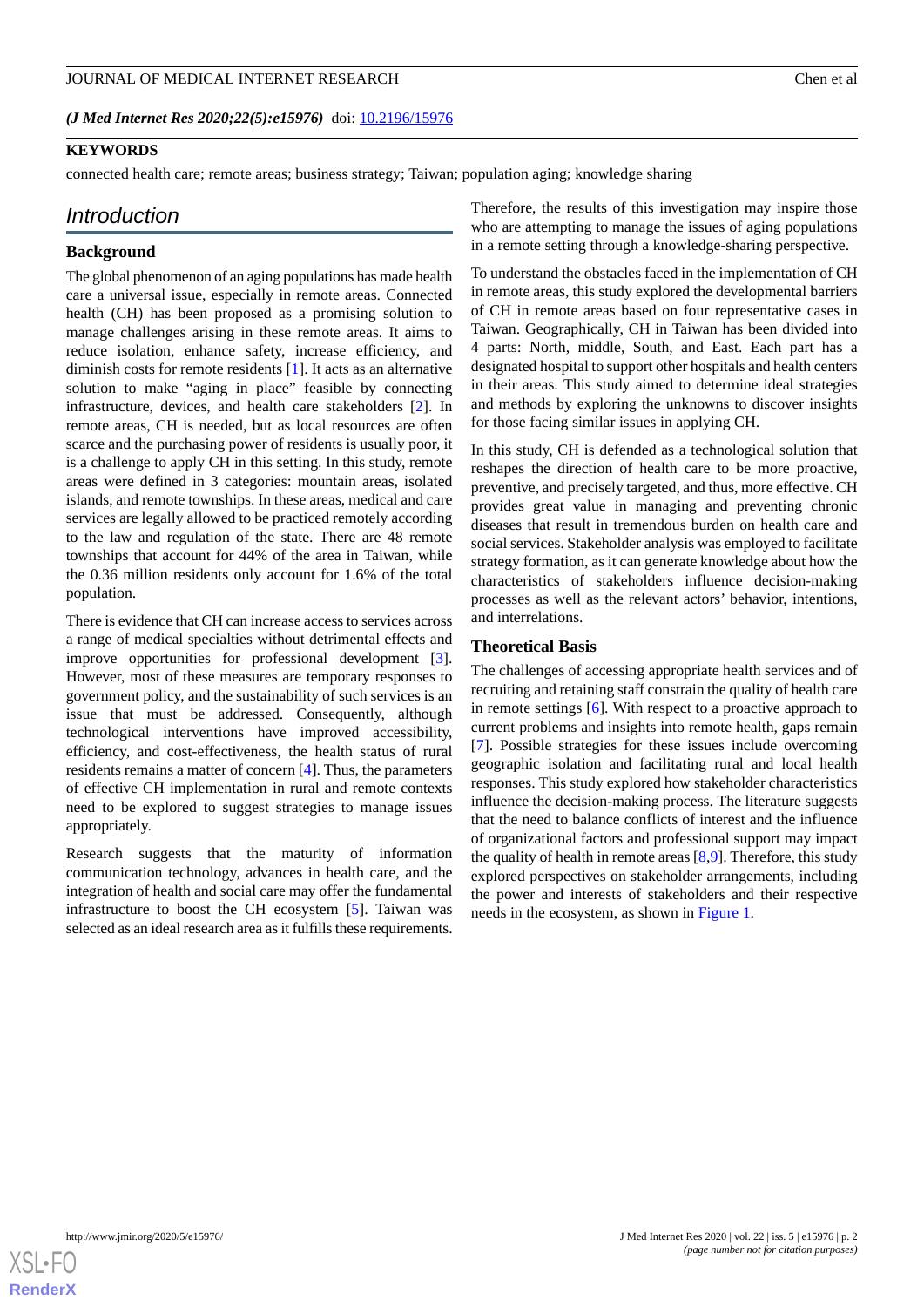<span id="page-2-0"></span>Figure 1. A simple stakeholder management model (adapted from Freeman and Reed [\[10\]](#page-10-1)).



Stakeholder analysis is often employed to facilitate the formation of strategies, as it can generate knowledge about how the characteristics of stakeholders influence decision-making processes as well as the relevant actors' behaviors, intentions, and interrelations [\[8](#page-9-7)]. Courage, creativity, and a capacity to recognize opportunities for change will be key for public health advocates to create political incentives and manage political risks for leaders. Globalization may be helpful for leaders to gain awareness of the necessity of change and innovative strategies in health care [[11\]](#page-10-2). Better insight into how health systems are structured and how they react over time to better adjust to health programs will also affect stakeholder management [[12](#page-10-3)]. Despite considerable research on risk analysis in health politics, only little insight has been gained.

The value of stakeholder analysis in the health promotion domain is its ability to increase our understanding and capacity to participate in and contribute to health policy development by mapping the relevant actors. Once insights into their position and connection in networks are discovered, strategic planning can then be proposed [\[13](#page-10-4)].

General agreement among stakeholders may help the health information system advance in meeting the objectives of improving the governance, efficiency, user and provider satisfaction, and long-term fiscal sustainability of the health care system [\[14](#page-10-5),[15\]](#page-10-6). A stakeholder analysis framework is often used to highlight how key relationships with stakeholders may change with the perceived credibility of the organizational leaders and the legitimacy of their actions, as CH is a disruptive innovation in health care services. It is fascinating to explore how small rural health centers and a well-established, federally qualified community health center contribute to managing the risks of health care [\[16](#page-10-7)]. The concept of stakeholder management can help us to understand the tasks and structural changes via the legislation of decision makers [\[10\]](#page-10-1). Considerable systematic planning for health promotion that addresses people's lives, work, and leisure can optimize health interventions for specific contextual contingencies and target crucial factors in the organizational context that influence behavior [\[17](#page-10-8)].

The rise of the patient-centered concept has increased the complexity of the health care system, which motivates partnerships between the public sector and private actors in stakeholder management [\[18](#page-10-9)]. The literature indicates that a

[XSL](http://www.w3.org/Style/XSL)•FO **[RenderX](http://www.renderx.com/)**

situation with a multitude of actors with diverse interests suggests a loosely connected network, for those who attempt to influence policy will need to work with international-level, federal-level, and regional-level actors because they play an important role in bridging and connecting the decentralized regional-level and local-level actors as well as in initiating policy engagement and change [\[19](#page-10-10),[20\]](#page-10-11). Multicriteria decision analysis can add value to the strategic decision-making process in health technology assessment through systematic reviews, as it is more focused on how to engage stakeholders than to explain how to develop the algorithms and methodologies [\[21](#page-10-12)]. Analyzing routinely captured health information and giving feedback to clinical staff have been proposed to deliver better outcomes for patients and communities in the CH program [[22\]](#page-10-13).

The attempt to identify factors affecting the availability, accessibility, and coordination of services serves to develop and implement culturally sensitive service delivery in remote health care settings. Findings could inform recommendations for the provision of health services to contribute to the broader knowledge of rural and remote health service provision [[23\]](#page-10-14). Access to allied health services is always an issue for people with disabilities living in rural and remote areas. Evidence indicates that CH is a valid option to provide those with disabilities alternative options to receive health care services [[24\]](#page-10-15). Investigation of frail older adults and their stakeholders suggests that an integrated system with a care coordinator to improve connections between services and patients is urgently needed. It is a must to reduce bureaucracy and increase the timeliness of treatment and care. Measures to improve access to health and social care systems for pre-frail and frail patients, as well as their caregivers, must be considered [\[25](#page-10-16)]. Also, CH is beneficial for patients with chronic conditions as well as for the frail, by improving access to health care services and allowing them to be monitored at home [[26\]](#page-10-17).

Strengthening the rural deployment of stakeholders may attract and motivate graduates to work in rural areas, although the factors influencing recruitment of health professionals are varied [[27\]](#page-10-18). If individual knowledge of successful aging and the associated economic outcomes, such as financial planning for retirement wellbeing, are to be harnessed, stakeholder management can help put pressure on the state to improve the current health insurance system, making it possible to offer a universal social pension that prioritizes people deprived of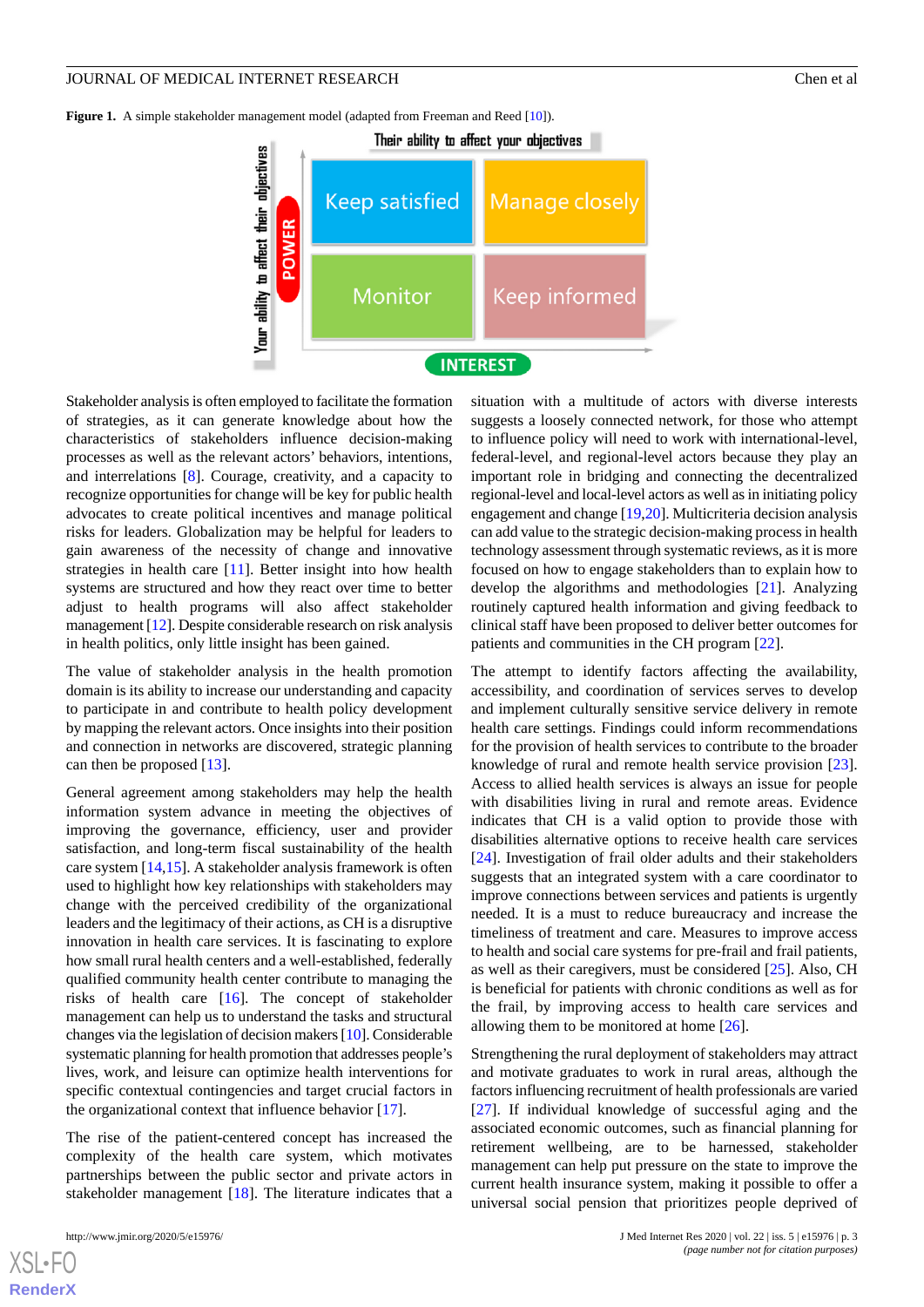income due to a disability, severely debilitating disease, or lost work opportunity during their younger years [\[28](#page-10-19)].

### **Research Questions**

This study aimed to determine how geographical isolation and aging in place can be accommodated through CH stakeholder management based on the knowledge of the stakeholders' identities and their interests and power in remote areas of Taiwan.

## *Methods*

An exploratory approach was conducted involving semistructured interviews with 22 participants from 8 remote allied case studies [\[29](#page-10-20)]. The interviews explored perspectives on stakeholder arrangements, including the power and interests of stakeholders and the needs of all the parties in the ecosystem [[30](#page-10-21)[,31](#page-10-22)]. To manage health challenges for the aging population, the Taiwanese government divided Taiwan into 4 parts to conduct a pilot study of CH in 1996 ([Figure 2](#page-3-0)). This provided the foundation for the current infrastructure of CH and smart health in Taiwan. Therefore, this study organized research according to this foundation. An exploratory approach was conducted involving semistructured, in-depth interviews with 22 participants in four remote allied case studies: Northern Taiwan, Central Taiwan, Southern Taiwan, and Eastern Taiwan ([Figure 2\)](#page-3-0). Northern Taiwan is represented by 1.1 Taoyuan Fu Hsing Township Health Station and 1.2 En Chu Kong Hospital; Central Taiwan by 2.1 Changhua Christian Hospital Telecare Health Service and 2.2 Show-Chwan Hospital; Southern Taiwan by 3.1 Kaohsiung Municipal Hsiaokang Hospital and 3.2 Antai Medical Care Hospital; and Eastern Taiwan by 4.1 Mennonite Christian Hospital and 4.2 Tai Tong Health Center.

This study investigated how geographical isolation and aging in place can be accommodated through CH stakeholder management with reference to, but not limited by, the interview questions outlined in [Textbox 1](#page-3-1), based on a qualitative method with focus groups.

<span id="page-3-0"></span>**Figure 2.** Remote health settings in Northern, Central, Southern, and Eastern Taiwan.



<span id="page-3-1"></span>**Textbox 1.** Interview questions used with the focus groups.

- 1. Who are your stakeholders?
- 2. How do they influence your business?
- 3. Do you have cooperative agreements with other organizations?
- 4. Are these agreements offer you competitive advantages?

## **Ethics**

[XSL](http://www.w3.org/Style/XSL)•FO **[RenderX](http://www.renderx.com/)**

Ethical approval was obtained from the Ethics Committees of Ulster University (reference no RG3 RMcAdam2). Participants gave verbal consent according to the ethical guidelines.

#### **Participant Selection**

The authors selected 8 allied case studies from 4 geographical areas covering all remote areas in Taiwan based on a literature review and the foundation of the governmental pilot schemes referred to in [Figure 2.](#page-3-0) Participants and institutions were chosen

accordingly. The participants included those who were responsible for CH projects; patients were excluded due to ethical concerns. Residence in the four administrative areas based on geographic and rural location was the main criterion for selecting participants, and experience with CH was the second selection criterion. These sampling criteria were chosen in order to include the inputs of major and significant participants with various levels of rural experience and management. Consequently, 8 health institutions with 22 participants that represented all remote areas of Taiwan were selected, as shown in [Figure 2](#page-3-0) and [Table 1.](#page-4-0)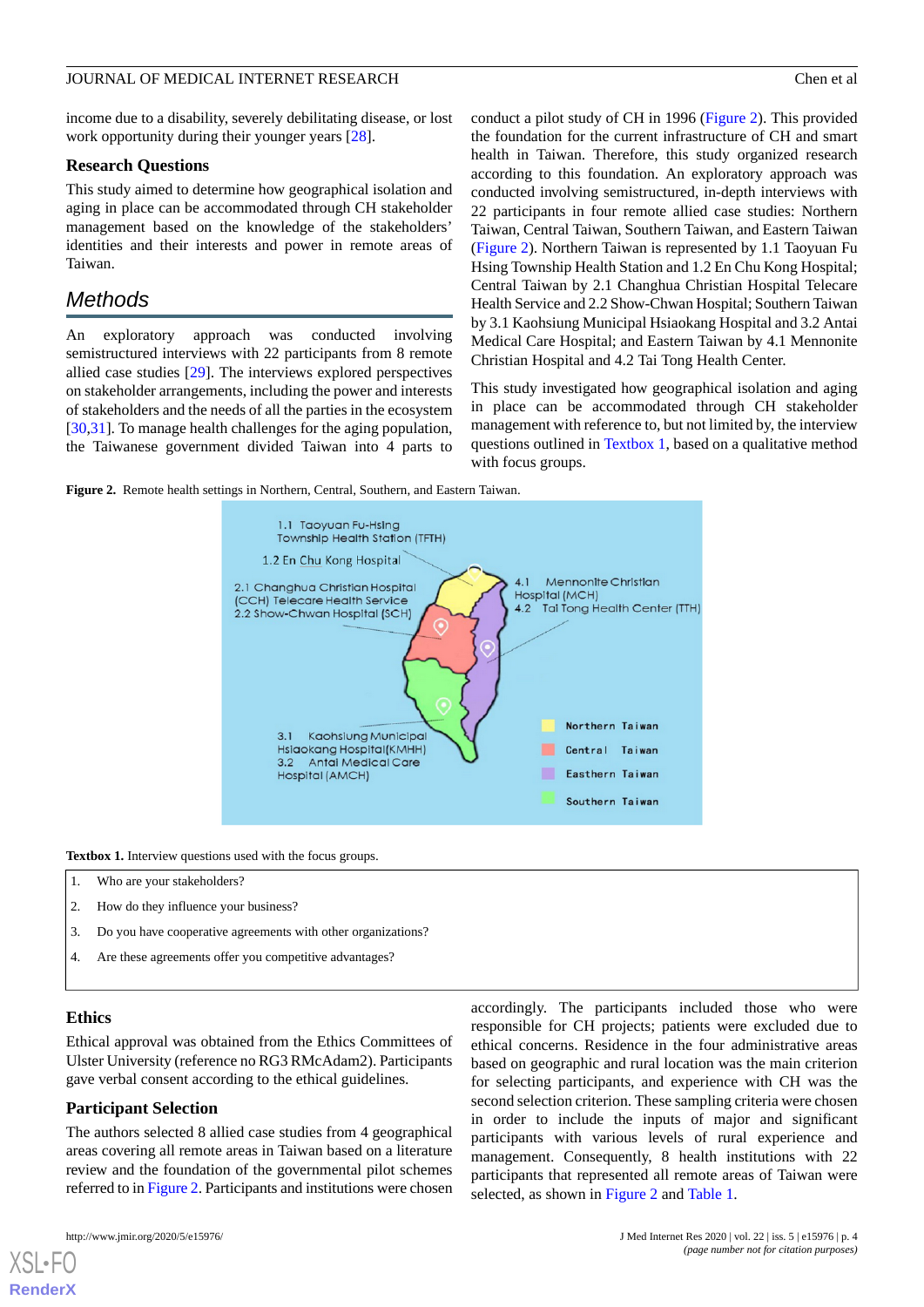#### JOURNAL OF MEDICAL INTERNET RESEARCH Chen et al. Chen et al.

<span id="page-4-0"></span>**Table 1.** Allied health professionals participating in the study.

| Geographic area and health care institutions                            | Role and number of participants             | Age (years), range                            |
|-------------------------------------------------------------------------|---------------------------------------------|-----------------------------------------------|
| 1. North                                                                |                                             |                                               |
| 1.1 Taoyuan Fu Hsing Township Health Station                            | $1 \text{ GP}^a$ , 1 nurse, 1 civil servant | $40-50$ (GP and civil servant), 30-40 (nurse) |
| 1.2 En Chu Kong Hospital                                                | 1 nurse                                     | $30-40$                                       |
| 2. Central                                                              |                                             |                                               |
| 2.1 Changhua Christian Hospital (CCH) Telecare<br><b>Health Service</b> | 4 nurses                                    | $30-40$                                       |
| 2.2 Show-Chwan Hospital                                                 | 4 nurses                                    | $30-40$                                       |
| 3. South                                                                |                                             |                                               |
| 3.1 Kaohsiung Municipal Hsiaokang Hospital                              | 1 GP, 1 pharmacist                          | $30-40$                                       |
| 3.2 Antai Medical Care Hospital                                         | 1 nurse, 2 GPs                              | 30-40 (nurse), 40-50 (GPs)                    |
| 4. East                                                                 |                                             |                                               |
| 4.1 Mennonite Christian Hospital                                        | 1 nurse, $1 \text{ IT}^b$ director          | $40 - 50$                                     |
| 4.2 Tai-Tong Health Centre                                              | 1 GP, 2 social workers                      | $25 - 45$                                     |

<sup>a</sup>GP: general physician.

<sup>b</sup>IT: information technology.

#### **Data Collection**

Following informed consent, researchers conducted face-to-face interviews with 22 participants lasting from 30 minutes to 2 hours. To ensure the significance, validity, and rigor of this qualitative research, several research strategies were conducted regarding the quality of data collection. These protocols include the use of the agile method to allow interviewees' opinions to be validated and exchanged through a semistructured interview manner. Any differences between the interviews were discussed until consensus was reached. Interviews were audiotaped and transcribed verbatim by an independent typist with subsequent validation by the researcher. Meaningful quotations were adduced to represent important themes. To ensure participant confidentiality, data were de-identified before processing.

#### **Data Analysis**

In this study, data were categorized using stakeholder and thematic analyses. Stakeholder analysis is conducted according to the degree of the stakeholders' ability to affect health care providers' objectives and health care providers' ability to affect stakeholders' objectives. It follows 4 steps to investigate how health institutions influence stakeholders for their interests: (1) identify stakeholders, (2) assess their interests and influence, (3) develop a communication management plan, and (4) engage and influence stakeholders. In the thematic analysis, codes were derived from the data through several steps including data cleaning, data summarizing, data analysis, and data mining. The categorization of data was continually revisited and reviewed until the themes and categories used to summarize and describe the findings were verified and accurately reflected the data. A qualitative data management system, NVivo 12 (QSR International, Melbourne, Australia), was employed to manage the data throughout the process. First, data were cleaned through an integration process to merge different terms with the same meaning. Thus, CH might be called "remote health,"

[XSL](http://www.w3.org/Style/XSL)•FO **[RenderX](http://www.renderx.com/)**

"telehealth," or "telecare" in the interviews, and these terms were merged according to the actual meaning of the interviewees. Second, the data were summarized, clustered, and categorized based on the interviewees'meaning. Third, the data were analyzed and extracted according to the interviewees' meaning at the stage of data mining. For example, some issues were raised by interviewees, but the meanings and root causes of the issues needed to be analyzed.

## *Results*

#### **Participants**

A total of 22 participants representing 8 CH groups that covered all the remote areas in Taiwan were involved in this study. The majority of the participants were health professionals such as nurses (12/22, 54%), pharmacists (1/22, 5%), and general physicians (5/22, 22%), accounting for more than three-quarters of the sample. In addition, social workers accounted for approximately 10% (2/22, 9%) of the sample. Information technology professionals and administrators each accounted for 5% of the participants (1/22, 5% each), as shown in [Multimedia](#page-9-8) [Appendix 1.](#page-9-8)

#### **Stakeholder Analysis**

Stakeholder analysis was conducted according to the degree of the health care providers' ability to affect their stakeholders' objectives and interests. Four steps of stakeholder management were used: (1) identify stakeholders, (2) assess their interests and influence, (3) develop a communication management plan, and (4) engage and influence stakeholders. Due to the complexity of the data, these steps are described in [Multimedia](#page-9-8) [Appendices 1-](#page-9-8)[4](#page-9-9). The results revealed the identity of the stakeholders of CH in remote areas, how they influence practices, and how associated agreements bring competitive advantages.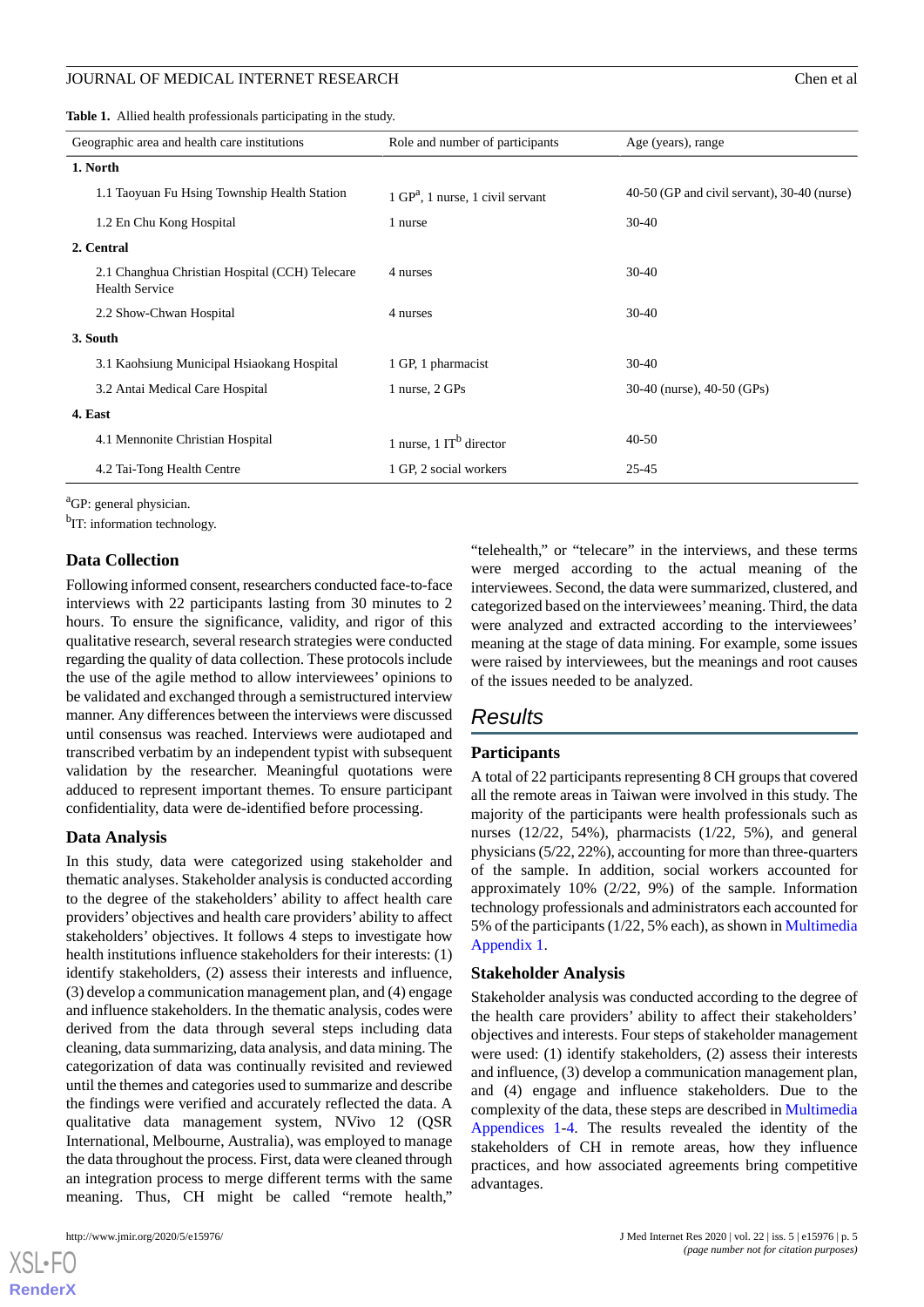The stakeholders for 8 participating health facilitators were identified [\(Multimedia Appendix 1](#page-9-8)). These stakeholders included industrial players (software developers, hardware manufacturers, total solution providers, network providers), users and their associates (end users), government sectors, and academic researchers, which collectively constitute an ecosystem of CH. The industrial players included both software developers and total solution providers (eg, Fora Care Inc, Asus Cloud, Huede Technology, and Far EasTone Telecommunications), while some telecommunications companies fell in both categories of network providers and software developers (eg, Far EasTone Telecommunications and Chunghwa Telecom). This fact may suggest that the CH industry is a multidisciplinary domain. What is noticeable is that not all the health facilitators had a telehealth or telecare center; therefore, some had to rely on industrial players to analyze and manage collected data. Compared with public health facilitators, private health facilitators have different attitudes toward government sectors. Although all the end users were from remote areas, they could originate from mountain areas, remote townships, or isolated islands, which differentiates the nature of their health facilitators.

In [Multimedia Appendix 2](#page-9-10), the assessment of the interests of each CH stakeholder group and the influence of health facilitators is described. Government sectors are concerned with how to identify significant outcomes to increase and promote political publicity. For academic researchers, innovative topics for research and how to explore unknown and novel concepts to contribute to the body of knowledge seem to be of the utmost importance. End users are looking for user-friendly, efficient, and cost-effective solutions to manage their health care according to health facilitators. However, they may care more about their financial health than their physical health. Although most industrial players are interested in increasing sales through developing and perfecting their products and services, the concepts of software developers and hardware manufacturers will vary due to the nature of their businesses. What is noticeable is that the influence on stakeholders determines the power and strategies of health facilitators.

According to the assessment in [Multimedia Appendix 2](#page-9-10), potential strategies for health facilitators to develop a communication management plan for stakeholders are shown in [Multimedia Appendix 3.](#page-9-11) First, the communication constraints of health facilitators should be determined, followed by identifying the information to be communicated. Finally, the methodology for communications is determined, to facilitate

the communications. The challenges for health facilitators include finding the right people to deliver the communication. The participants indicated that information technology professionals usually do not comprehend their requests and even if they do eventually understand them, they may not be able to make relevant decisions. Moreover, it is difficult to include interdisciplinary people who can accommodate supply and demand from various areas in the CH ecosystem. These considerations constrain communication between health facilitators and their stakeholders. Although the intent to fulfill the stakeholders' interests by exchanging resources is helpful, the degree of the bargaining power of stakeholders differs to that of health facilitators. Regarding the information to be communicated, many health facilitators admit that they still struggle. It should be stressed that strategies for increasing the visibility of institutions can facilitate communication with stakeholders.

From the data presented in [Multimedia Appendix 3](#page-9-11), the benefits of increasing the profile of health facilitators are clear. Regarding the next phase, [Multimedia Appendix 4](#page-9-9) provides information about how health facilitators can engage and influence their stakeholders according to the developed communication management plan. Then, the actual plans and strategies put in use are included. Health facilitators might influence stakeholders according to their interests. The participants indicated that industrial players offer free CH samples to receive test feedback from remote areas, especially mountain areas, because the features of geographic isolation and the local authority of general physicians (GPs) could significantly contribute to the development of a considerable number of products that could be brought to the market. After health facilitators achieve a solid reputation in the CH ecosystem, many opportunities for cooperation will spontaneously appear. Although the participants suggested that end users are usually concerned about the affordability of CH products and services, GPs may play an important role in educating patients about the value of CH. Other health facilitators, such as nurses, usually offer alternative solutions for patients to consider. Overall, those who have a typical environment or samples for CH to implement have stronger bargaining power when dealing with industrial players.

As mentioned, stakeholders representing government sectors, industrial players, academic researchers, and end users and their associates. The stakeholder analysis is mapped in [Figure 3](#page-6-0).

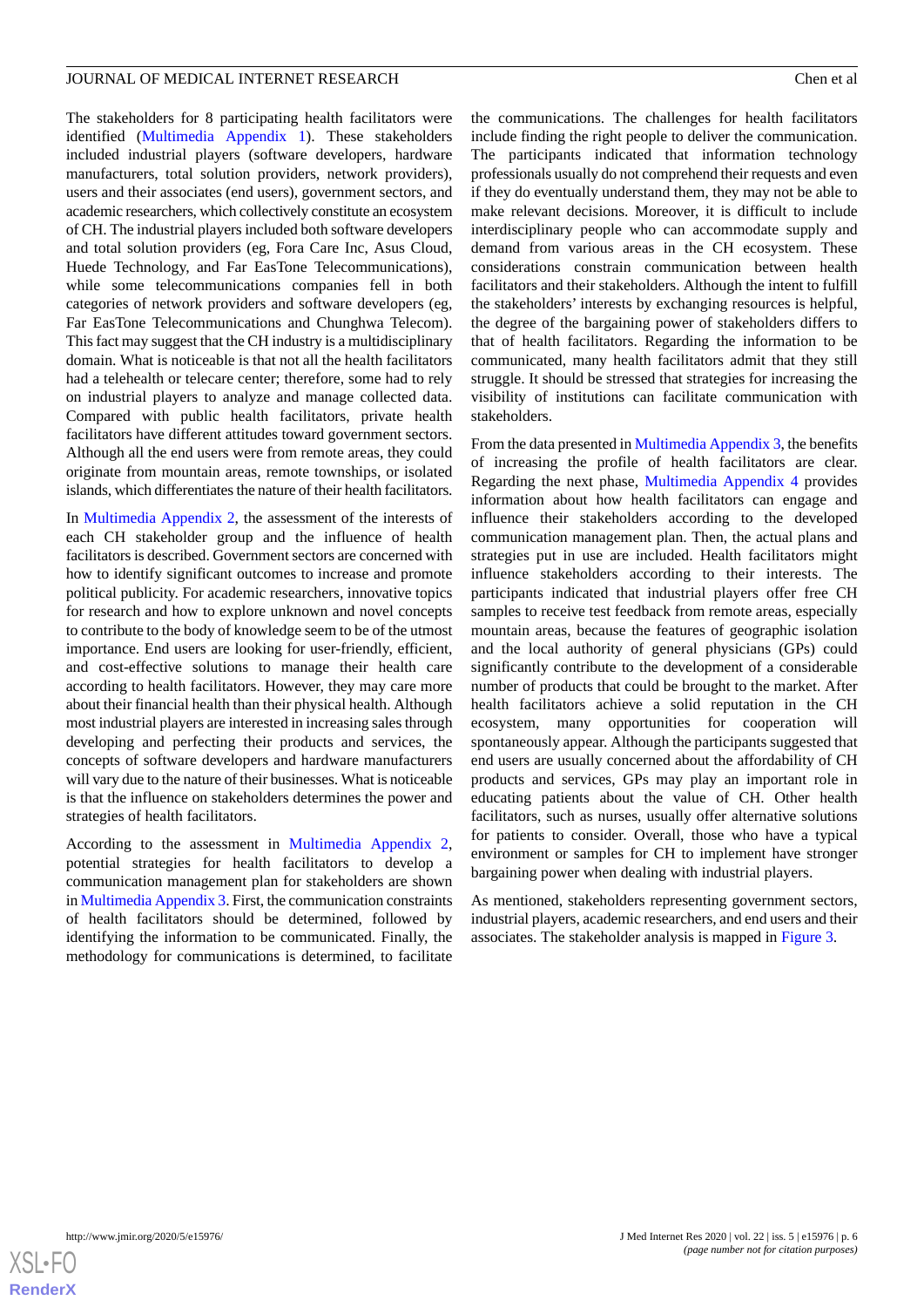<span id="page-6-0"></span>**Figure 3.** Stakeholder analysis of remote health care (source: adapted from Freeman and Reed [[10](#page-10-1)]).



Initially, industrial players have relatively high importance, as they possess both technologies and economic benefits. Health providers in remote areas should, therefore, manage these closely. Next, government sectors are essential as they are key for funding the remote services as well as implementing rules and regulations. Remote users and their associates are less powerful in the remote health ecosystem than the parties in the first two categories, as they are usually voluntary and have limited economic strength. They are to be kept informed of any updates. Finally, academic researchers are less influential in affecting health care providers' objectives. Thus, they play the role of serving as a reference.

*Governmental funding is important as we have limited capability to commercialize remote health care in the initial stage…*

*The main purpose of offering remote health care is to address the social equality of health care rather than earning money.*

*Although remote areas lack resources, the geographic features can be ideal locations for industrial players to develop and test their products and services.*

*It is essential to keep connected to the latest health information and progress as well as global trends through academic interactions.*

#### *Full Disclosure of Conflicting Interests*

Several themes, such as government interests and power of decision making were corroborated across remote services. These have been broadly grouped into the disclosure of conflicts of interest, asymmetry in decision making, and data development for risk assessment. Health care stakeholders are criticized for finding it hard to reach common ground, as they all have different interests. Industrial players tend to emphasize economic benefits rather than ethics and user privacy, while health care providers value security, ethics, and patient rights above all. Government sectors are concerned with political forces, and academic researchers care most about the social impact.

*Government is propaganda…they only care about their political achievements.*

*We care about remote residents' lives, feelings, and rights to receive care.*

*The population of remote areas is low; therefore, many businesses tend to ignore residents' interests as their scale is too small to yield economic benefits. A successful experience building up remote health models in Taiwan and expanding them worldwide may contribute significant impacts globally.*

Although stakeholders in the remote health care ecosystem have various interests, they need to rely on each other to survive. Health providers need government's support in establishing infrastructure and initial funding; industry's technologies and services are needed in operating remote offerings alongside academia's publicity and management's inputs to increase their reputation and profile-raising. However, health providers in remote areas usually have little negotiating power in pricing and budget. Therefore, the skill of translating risks into opportunities is desirable to obtain benefits.

*Big companies offer quality products to our telehealth center for the sake of our hospital; otherwise, they don't care much about small businesses.*

*In remote areas, the infrastructure is poor, as the main telecom companies cannot gain profit from building it. It creates a challenge to practicing remote health even though it is essential for residents.*

*Most of our infrastructure relies on government funding.*

*Government will be happy to support us as long as the practice can show benefits to their political achievements.*

*Many main industrial players have difficulty meeting customers' needs and designing user-friendly products; therefore, they come to us with free products to obtain testing samples in remote settings.*

#### *Asymmetry (Irregularity) in Decision Making*

Although remote health care focuses on serving rural residents, their capability of decision making mainly depends on health care professionals, industrial players, and government.

*Physicians have authority over patients, so their suggestions can strongly influence patients'decisions.*

*If no remote infrastructure and services from industrial players, no connected health can be set up,*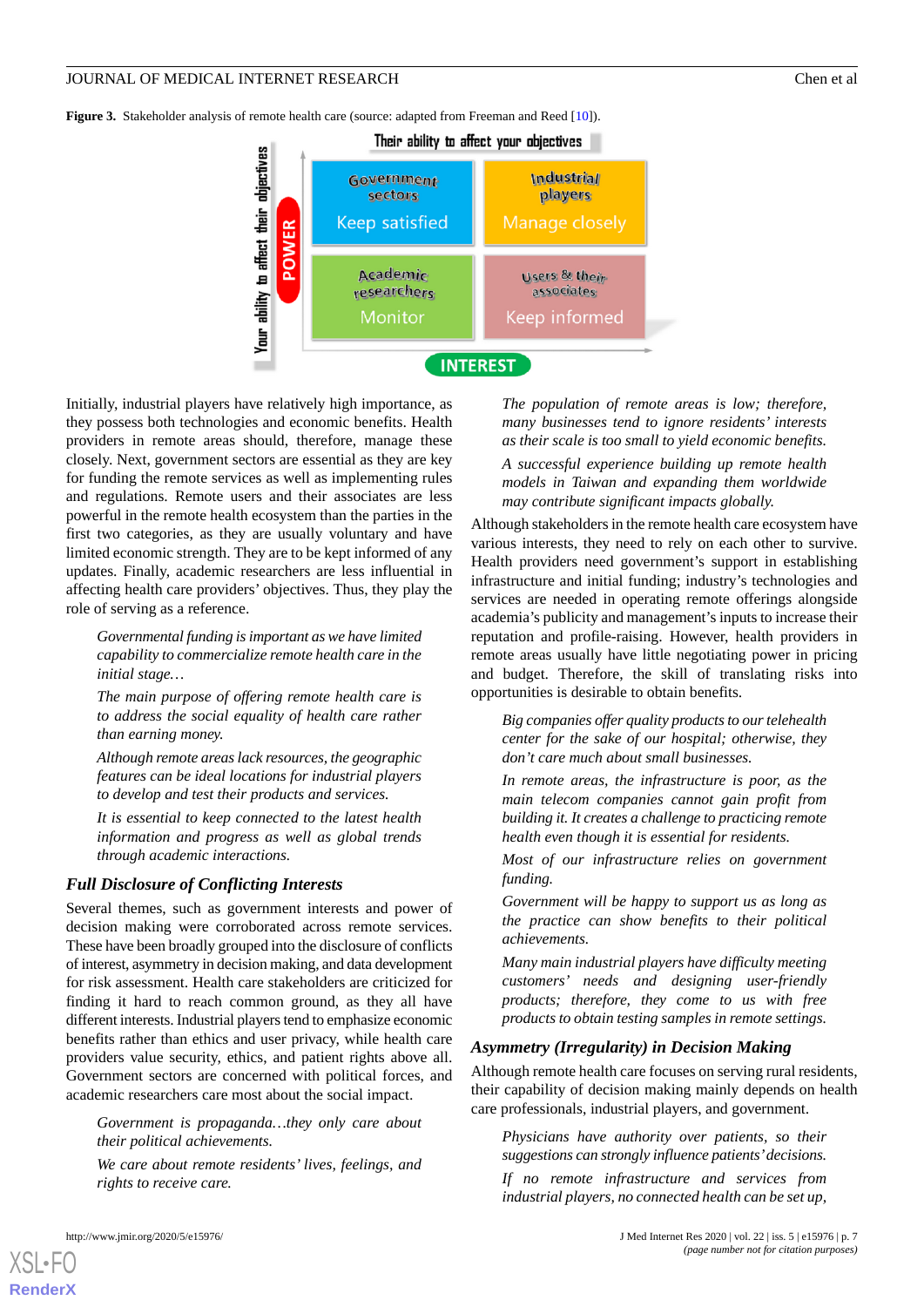#### *but unfortunately, remote residents have no word in decision making.*

As rural residents often are older, of low socioeconomic status, and poor health status and have limited purchasing power, their interests are safeguarded by government and health professionals. Fortunately, as they live in a democratic society, they can wield influence on the government through voting, which provides incentive for the government to invest in remote infrastructure – to earn political capital.

Although remote residents have little power and influence on the CH setting, their voice is often heard through GPs and other health facilitators: *"*Remote residents pay the same health insurance fees to the government; however, they hardly enjoy any health benefits due to poor infrastructure. It is unfair to them."

It takes effort for GPs in remote areas to fight for residents' rights. In the beginning, outcomes are limited, but little by little, their efforts have produced some fruit.

*We have tried to contact the main telecom company; however, they show no interest in building infrastructure here as there are no economic benefits.*

*Luckily, we obtained support from the Minister, so that we can have some progress in remote services.*

*Thanks to the attention of the Minister, we got attention through publicity, and industrial people contacted us to discuss cooperation opportunities by offering free products for testing.*

#### *Data Development for Risk Management*

To advance the remote health decision-making process, there is a need to think strategically about how data can inform risk, as the challenges of delivering CH in remote areas can travel in two directions. The upside of this challenge may generate better outcomes, but conversely, the downsides of the outcomes can be worse than expected. Geographic isolation and poor health resources may be downsides for CH, yet strategic planning about stakeholder management may maximize opportunities for gain, which may provide entrepreneurial opportunities as companies make money by converting challenges to opportunities. What distinguishes challenges and opportunities is therefore central to business success. Some challenges are having an adverse or positive effect on an organization's profits from overseas activities. Talent that can integrate and facilitate resources to optimize the interests of CH's stakeholders is required.

*Practicing CH in remote areas does offer many opportunities. There are many examples, including boosting the development of high technologies, offering indications for health care policy making, and shortening the gaps in health implementation.*

*Our experience with CH in remote areas has not only contributed to many publications but also raised the profile of our hospital.*

*The successful experiences of practicing CH may be the best advertisement and marketing strategy for our hospital.*

[XSL](http://www.w3.org/Style/XSL)•FO **[RenderX](http://www.renderx.com/)**

*Taiwan's geographic features are significant in practicing CH, as it is a representative case study…if CH devices can serve in such a challenging setting as Taiwan's remote areas, there will be no issues in using it all over the world.*

To move forward, a new decision paradigm is needed with the flexibility to consider new insights and scientific information. This approach would not create an environment in which the discussion of risk based on the information is avoided. Currently, although most state and federal regulations are not designed to protect individuals, they protect the public without defining what the public is or how many individuals constitute the public. As part of a new paradigm, researchers and policymakers should carefully consider whether current federal regulations are in fact designed to adequately protect individuals, especially those in vulnerable subpopulations. Any procedural change is an opportunity to engage stakeholders on how these regulations are structured to address these populations and in what contexts. Finally, the paradigm should incorporate evaluation in the decision-making process, as assessing the impact of a decision is vital to the success of future decision making.

## *Discussion*

## **Principal Findings**

This study aimed to identify how geographical isolation and aging in place can be accommodated through CH stakeholder management based on identification of the stakeholders and their interests. We determined the interests of stakeholders and strategies that health facilitators can employ. Industrial players look for participants to test their products and a CH environment to comprehensively develop products for better sales. Governments seek political achievement, and academic researchers pursue interesting topics and data to have an impact society. Offering benefits that can fulfill stakeholders'interests will help to overcome the challenge of resource shortages in remote areas. However, it is not a "one-size-fits-all" solution. Health facilitators should recognize their competitive advantages to differentiate their strengths from those of others. Once their uniqueness can meet their supplier's need, they are able to exchange benefits to address their shortages.

Compared with current and past literature, our findings offer further insights into stakeholder engagement. The knowledge foundation of this study was developed from a current understanding of stakeholders' perspectives from the literature. The importance of the identification of stakeholders in electronic health has been reported [[32,](#page-10-23)[33](#page-11-0)]. Based on this, the concept of the co-creation and co-design of a health facility with stakeholders has been discussed [\[34](#page-11-1),[35\]](#page-11-2). Perspectives on a patient-centric model include an increase in technology adoption [[36\]](#page-11-3). Strategies for successful implementation of technology for aging in place have been studied [[37\]](#page-11-4). Person-centeredness, clinician acceptability, and informatics feasibility have been achieved and ensured through technology applications [\[35](#page-11-2)].

Regarding the research context, most previous literature has focused on the health care system in Western or developed countries where remote areas are numerous and internet infrastructures are better developed [\[4,](#page-9-3)[38](#page-11-5)[-41](#page-11-6)]. These countries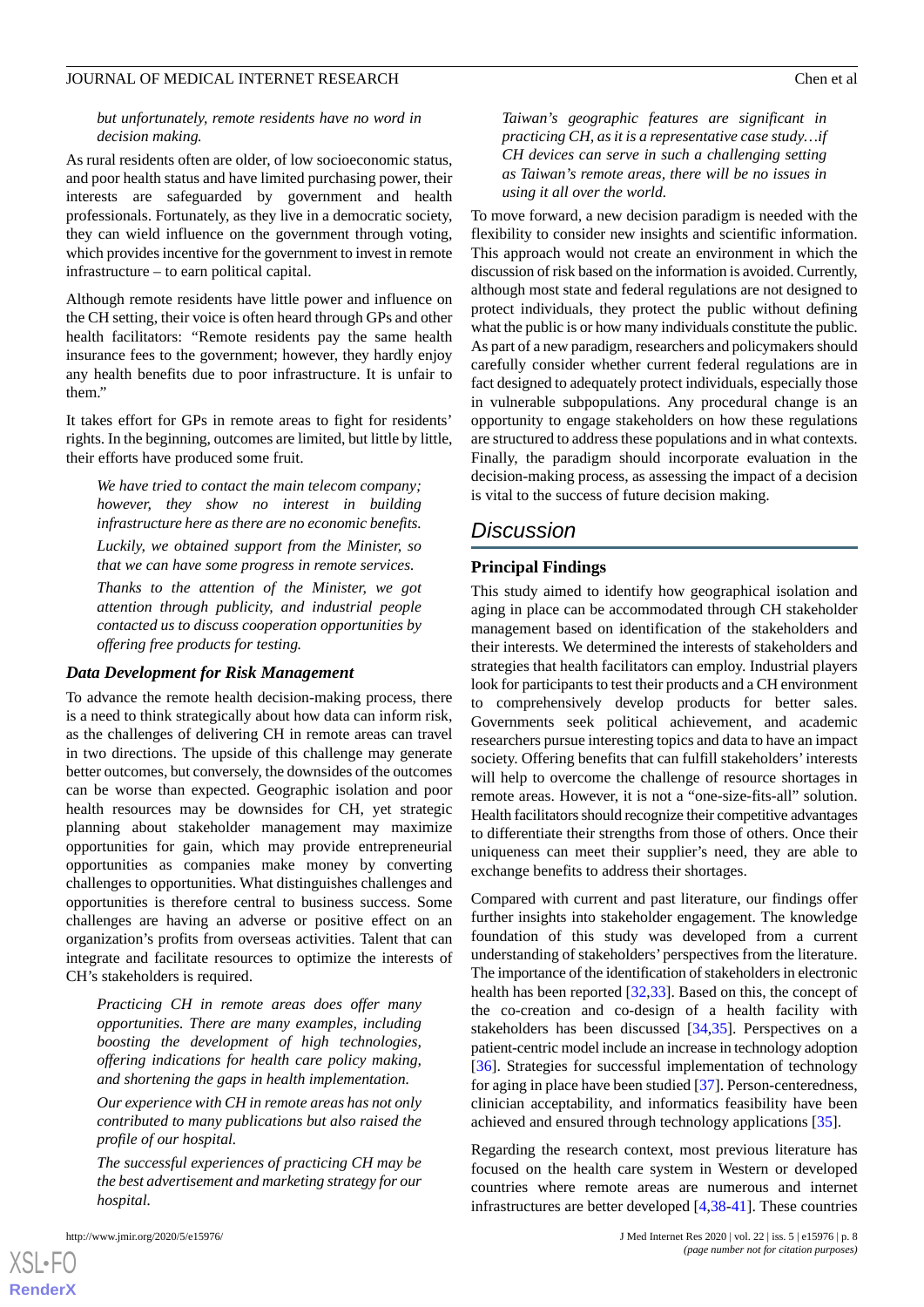encounter the challenges of an aging population earlier than developing or underdeveloped countries. In contrast, stakeholder perspectives have not been extensively studied in some regions in Asia that are experiencing a similarly aging population and are interested in developing CH. Taiwan can be seen as a typical case; its rate of aging and degree of advanced technology are as high as those in Western countries [[3](#page-9-2)[,42](#page-11-7)[-44](#page-11-8)]. Additionally, Taiwan has representative remote areas and developed health care performance [[3](#page-9-2)[,43](#page-11-9)]. Therefore, stakeholder engagement in CH should be of interest to improve the challenges with resource shortages in remote areas. Moreover, Taiwan has an integrated health and care system, which can facilitate health information sharing and social interaction more effectively [[45\]](#page-11-10).

#### **Possible Bias in Participant Selection**

Bias should be prevented to ensure the validity and value of research. However, it is difficult to avoid bias due to its complex factors. Bias can occur from the research environment, participants, and even the researchers themselves. Some researchers may intentionally influence participants to obtain the results expected. Moreover, some bias from researchers occurs unconsciously, which makes it more difficult to prevent. This phenomenon is especially present in qualitative research because qualitative research relies more on the experience and judgment of the researcher. Also, the type of data collected is subjective and unique to the person or situation. Therefore, it is much harder to avoid bias in qualitative research than in quantitative research.

Recognizing that bias exists in all research may be a good start to avoid bias. Then, the researcher should be informed about potential bias so he or she can avoid bias as much as possible. Before the research has been conducted, design bias can occur. Omission bias from selection or sampling may also occur during the research. If the study is not well planned, inclusive bias can occur when researchers look for quick solutions and convenient options.

To avoid bias, the researcher first checked the guidance for qualitative research. Second, the interview plan was discussed with the supervisor at various times to maintain the objectiveness of the interview questions. Indirect and open-ended questions were asked to allow information to flow more freely. Third, all the interviews were recorded and analyzed without personal preference. Finally, independent reviewers were invited to review the research to help maintain objectivity in the research.

#### **Validity**

In terms of the validity of the data analysis, this study followed rigorous qualitative research principles to ensure the credibility, transferability, and reliability of the data [[29\]](#page-10-20). The triangulation approach was employed as a testing method to examine the validity of research [\[30](#page-10-21),[31\]](#page-10-22). It helps to capture different dimensions of the same phenomenon. In this study, research data triangulation and investigator triangulation were adopted to test the validity and reliability of research. In the research data triangulation, the interview questionnaires were discussed using the Delphi method with 8 focus groups and analyzed using NVivo software. In the investigator triangulation, multiple investigators, such as health professionals and experts, were

 $XS$  $\cdot$ FC **[RenderX](http://www.renderx.com/)** invited to evaluate and review the data for selective perception and illumination blind spots in an interpretive manner to understand multiple ways of seeing the data.

#### **Strengths**

This study addressed a topic that had previously not been well studied so that it may offer insight for future projects on CH in rural areas. Different from other case studies in which the research focused mainly on developed countries, this study considered a region between developed countries and developing countries in order to discover methods for accommodating the resource shortage in remote areas. This study considered Taiwanese CH as a case study, as it meets all the CH preconditions and essential requirements. Not only are advanced technology and medicine present but the ecosystem for boosting CH is also complete and comprehensive in Taiwan. Recently, Taiwan integrated social care with its health department, to become a health and social welfare department. Chronic conditions are prevalent due to an aging demographic. Geographically, Taiwan has populations in urban areas and in many remote areas and isolated islands. Moreover, it is a mixture of public and private health care systems. These features suggest that if CH practice can be successfully applied in Taiwan, it is likely also to suit other countries around the world.

#### **Limitations**

A limitation of this study is that only one case study approach was used, making it difficult to generalize the findings due to a limited sample size. Generic principles and popular interpretations are not easily formed because the purpose of the study was to analyze problems rather than obtain summarized or statistical data. Consequently, certain inductions might be arbitrary and subjective. In addition, technical limitations and researcher bias may be an issue because a standard data analysis method was not used; therefore, the data interpretation and presentation of evidence are influenced by the researcher's choice, which may affect the results of the study. Further generalization is likely to require additional case studies for different potential contexts, which could include diverse case studies that may show cultural differences and influences.

#### **Future Research**

The outcomes of this qualitative research can serve as preliminary quantitative research on the degree of the influence of health facilitators on stakeholders' interests. Alternatively, the optimization of two or multiple objectives using a quantitative method can be applied to discover the optimal interests of all stakeholders in future work.

#### **Conclusions**

This study contributes to current knowledge by exploring the features of CH in remote areas and investigating its implementation from the perspectives of stakeholder management. Methods to accommodate geographic isolation and aging in place through CH stakeholder management are discussed based on the identification of the stakeholders and their interests and power in remote areas of Taiwan. The results offer insights for managing remote health through a CH platform, which can be used as preliminary quantitative research. Consequently, these findings could help more effectively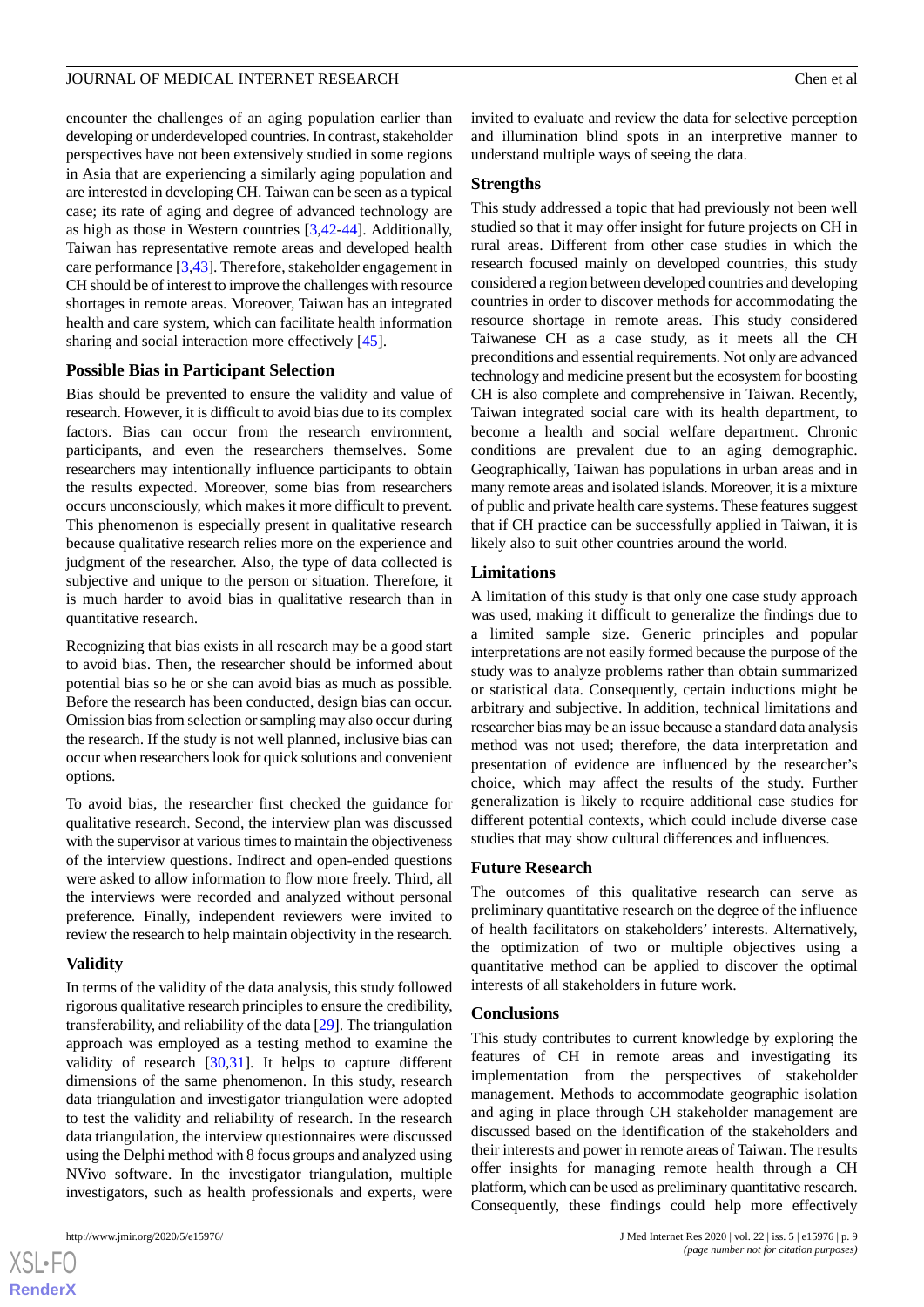facilitate diverse stakeholder engagement for health information sharing and social interaction.

## **Acknowledgments**

This research was supported by the National Natural Science Foundation of China (NSFC, 71672060, 71372081), Ulster University, and SC Limited Company. The APC was funded by the Huaqiao University High-level Talent Research Project and The Straits Postdoctoral Fellowship Funding Program in 2018 (Fujing Financial office #2017 32/605 50X18137). We would like to thank the financial support from the Chinese National Social Science Foundation's major bidding project, "The study on theoretical Framework, International Practice and China's Paths of Finance Serving Aged" (grant #17ZDA072). All authors contributed equally.

### **Conflicts of Interest**

<span id="page-9-8"></span>None declared.

## **Multimedia Appendix 1**

<span id="page-9-10"></span>Connected health stakeholder identification. [[DOCX File , 16 KB](https://jmir.org/api/download?alt_name=jmir_v22i5e15976_app1.docx&filename=97c53c0abcca8961a4682dff2fa75d0f.docx)-[Multimedia Appendix 1\]](https://jmir.org/api/download?alt_name=jmir_v22i5e15976_app1.docx&filename=97c53c0abcca8961a4682dff2fa75d0f.docx)

## **Multimedia Appendix 2**

<span id="page-9-11"></span>Connected health stakeholders' interests and influence assessment. [[DOCX File , 15 KB](https://jmir.org/api/download?alt_name=jmir_v22i5e15976_app2.docx&filename=049846efe22c608283f955f27020ef8a.docx)-[Multimedia Appendix 2\]](https://jmir.org/api/download?alt_name=jmir_v22i5e15976_app2.docx&filename=049846efe22c608283f955f27020ef8a.docx)

## **Multimedia Appendix 3**

<span id="page-9-9"></span>Connected health stakeholders' communication management development. [[DOCX File , 16 KB](https://jmir.org/api/download?alt_name=jmir_v22i5e15976_app3.docx&filename=20da477fc72f30ae4a3a33ff7be4586e.docx)-[Multimedia Appendix 3\]](https://jmir.org/api/download?alt_name=jmir_v22i5e15976_app3.docx&filename=20da477fc72f30ae4a3a33ff7be4586e.docx)

## **Multimedia Appendix 4**

Stakeholders' engagement and influence. [[DOCX File , 16 KB](https://jmir.org/api/download?alt_name=jmir_v22i5e15976_app4.docx&filename=cf564aecc6e3fb401fe3c0b6544ba9b2.docx)-[Multimedia Appendix 4\]](https://jmir.org/api/download?alt_name=jmir_v22i5e15976_app4.docx&filename=cf564aecc6e3fb401fe3c0b6544ba9b2.docx)

## **Multimedia Appendix 5**

<span id="page-9-0"></span>Interview questions template. [[DOCX File , 12 KB](https://jmir.org/api/download?alt_name=jmir_v22i5e15976_app5.docx&filename=fe52a85b392feb4e090b84ba3326d655.docx)-[Multimedia Appendix 5\]](https://jmir.org/api/download?alt_name=jmir_v22i5e15976_app5.docx&filename=fe52a85b392feb4e090b84ba3326d655.docx)

#### <span id="page-9-2"></span><span id="page-9-1"></span>**References**

- <span id="page-9-3"></span>1. Blount M, Batra VM, Capella AN, Ebling MR, Jerome WF, Martin SM, et al. Remote health-care monitoring using Personal Care Connect. IBM Syst. J 2007;46(1):95-113. [doi: [10.1147/sj.461.0095](http://dx.doi.org/10.1147/sj.461.0095)]
- 2. Bourke L, Humphreys JS, Wakerman J, Taylor J. Understanding rural and remote health: a framework for analysis in Australia. Health Place 2012 May;18(3):496-503. [doi: [10.1016/j.healthplace.2012.02.009\]](http://dx.doi.org/10.1016/j.healthplace.2012.02.009) [Medline: [22418016\]](http://www.ncbi.nlm.nih.gov/entrez/query.fcgi?cmd=Retrieve&db=PubMed&list_uids=22418016&dopt=Abstract)
- <span id="page-9-4"></span>3. Chen SC. Technological Health Intervention in Population Aging to Assist People to Work Smarter not Harder: Qualitative Study. J Med Internet Res 2018 Jan 04;20(1):e3 [\[FREE Full text\]](https://www.jmir.org/2018/1/e3/) [doi: [10.2196/jmir.8977\]](http://dx.doi.org/10.2196/jmir.8977) [Medline: [29301736\]](http://www.ncbi.nlm.nih.gov/entrez/query.fcgi?cmd=Retrieve&db=PubMed&list_uids=29301736&dopt=Abstract)
- <span id="page-9-5"></span>4. Casey M, Hayes PS, Heaney D, Dowie L, Ólaighin G, Matero M, et al. Implementing transnational telemedicine solutions: a connected health project in rural and remote areas of six Northern Periphery countries Series on European collaborative projects. Eur J Gen Pract 2013 Mar 22;19(1):52-58. [doi: [10.3109/13814788.2012.761440\]](http://dx.doi.org/10.3109/13814788.2012.761440) [Medline: [23432039](http://www.ncbi.nlm.nih.gov/entrez/query.fcgi?cmd=Retrieve&db=PubMed&list_uids=23432039&dopt=Abstract)]
- <span id="page-9-6"></span>5. Ducat W, Martin P, Kumar S, Burge V, Abernathy L. Oceans apart, yet connected: Findings from a qualitative study on professional supervision in rural and remote allied health services. Aust J Rural Health 2016 Feb 05;24(1):29-35 [\[FREE](http://europepmc.org/abstract/MED/26052949) [Full text\]](http://europepmc.org/abstract/MED/26052949) [doi: [10.1111/ajr.12192\]](http://dx.doi.org/10.1111/ajr.12192) [Medline: [26052949\]](http://www.ncbi.nlm.nih.gov/entrez/query.fcgi?cmd=Retrieve&db=PubMed&list_uids=26052949&dopt=Abstract)
- <span id="page-9-7"></span>6. Richmond CA, Ross NA. The determinants of First Nation and Inuit health: a critical population health approach. Health Place 2009 Jun;15(2):403-411. [doi: [10.1016/j.healthplace.2008.07.004\]](http://dx.doi.org/10.1016/j.healthplace.2008.07.004) [Medline: [18760954](http://www.ncbi.nlm.nih.gov/entrez/query.fcgi?cmd=Retrieve&db=PubMed&list_uids=18760954&dopt=Abstract)]
- 7. Saurman E, Lyle D, Perkins D, Roberts R. Successful provision of emergency mental health care to rural and remote New South Wales: an evaluation of the Mental Health Emergency Care–Rural Access Program. Aust. Health Review 2014;38(1):58. [doi: [10.1071/ah13050\]](http://dx.doi.org/10.1071/ah13050)
- 8. Brugha R, Varvasovszky Z. Stakeholder analysis: a review. Health Policy Plan 2000 Sep;15(3):239-246 [[FREE Full text](https://academic.oup.com/heapol/article/15/3/239/573296)] [doi: [10.1093/heapol/15.3.239\]](http://dx.doi.org/10.1093/heapol/15.3.239) [Medline: [11012397](http://www.ncbi.nlm.nih.gov/entrez/query.fcgi?cmd=Retrieve&db=PubMed&list_uids=11012397&dopt=Abstract)]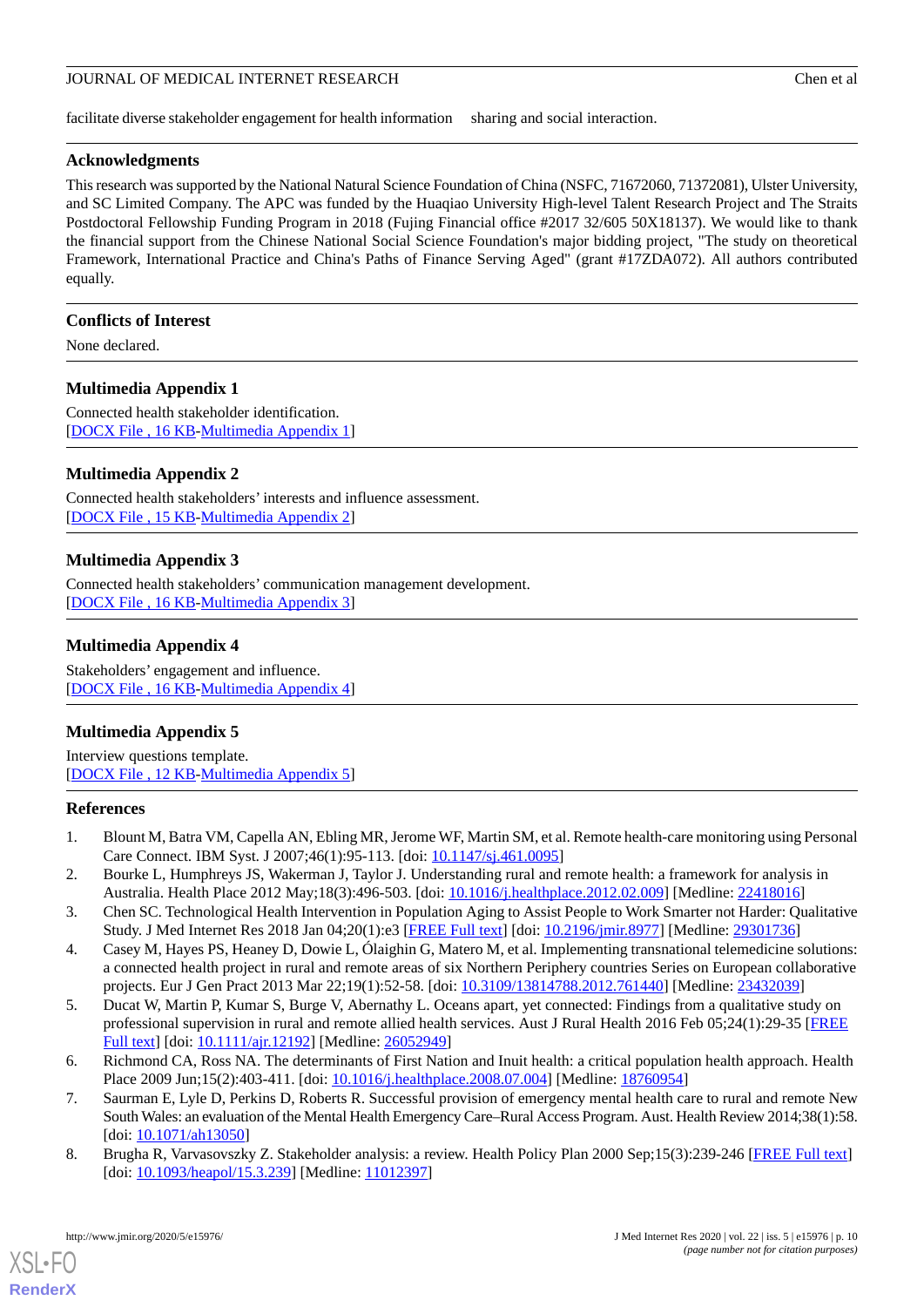- <span id="page-10-0"></span>9. Reed MS. Stakeholder participation for environmental management: A literature review. Biological Conservation 2008 Oct;141(10):2417-2431. [doi: [10.1016/j.biocon.2008.07.014](http://dx.doi.org/10.1016/j.biocon.2008.07.014)]
- <span id="page-10-2"></span><span id="page-10-1"></span>10. Freeman RE, Reed DL. Stockholders and Stakeholders: A New Perspective on Corporate Governance. California Management Review 1983 Apr;25(3):88-106. [doi: [10.2307/41165018](http://dx.doi.org/10.2307/41165018)]
- <span id="page-10-3"></span>11. Reich MR. The Politics of Reforming Health Policies. Promotion & Education 2018 Jun 04;9(4):138-142. [doi: [10.1177/175797590200900401\]](http://dx.doi.org/10.1177/175797590200900401)
- <span id="page-10-4"></span>12. Blanchet K, James P. How to do (or not to do) ... a social network analysis in health systems research. Health Policy Plan 2012 Aug 12;27(5):438-446. [doi: [10.1093/heapol/czr055\]](http://dx.doi.org/10.1093/heapol/czr055) [Medline: [21840934](http://www.ncbi.nlm.nih.gov/entrez/query.fcgi?cmd=Retrieve&db=PubMed&list_uids=21840934&dopt=Abstract)]
- <span id="page-10-5"></span>13. Hoeijmakers M, De LE, Kenis P, De VN. Local health policy development processes in the Netherlands: an expanded toolbox for health promotion. Health Promotion International Apr 25 2007 Jun;22(2):112-121 [\[FREE Full text\]](https://doi.org/10.1093/heapro/dam009) [doi: [10.1093/heapro/dam009](http://dx.doi.org/10.1093/heapro/dam009)]
- <span id="page-10-6"></span>14. Akinci F, Mollahaliloğlu S, Gürsöz H, Oğücü F. Assessment of the Turkish health care system reforms: a stakeholder analysis. Health Policy 2012 Sep;107(1):21-30. [doi: [10.1016/j.healthpol.2012.05.002](http://dx.doi.org/10.1016/j.healthpol.2012.05.002)] [Medline: [22652336](http://www.ncbi.nlm.nih.gov/entrez/query.fcgi?cmd=Retrieve&db=PubMed&list_uids=22652336&dopt=Abstract)]
- <span id="page-10-7"></span>15. Walt G, Shiffman J, Schneider H, Murray SF, Brugha R, Gilson L. 'Doing' health policy analysis: methodological and conceptual reflections and challenges. Health Policy Plan 2008 Sep;23(5):308-317 [\[FREE Full text\]](http://europepmc.org/abstract/MED/18701552) [doi: [10.1093/heapol/czn024](http://dx.doi.org/10.1093/heapol/czn024)] [Medline: [18701552\]](http://www.ncbi.nlm.nih.gov/entrez/query.fcgi?cmd=Retrieve&db=PubMed&list_uids=18701552&dopt=Abstract)
- <span id="page-10-8"></span>16. Savage G, Dunkin J, Ford D. Responding to a crisis: a stakeholder analysis of community health organizations. J Health Hum Serv Adm 2004;26(4):383-414. [Medline: [15704640\]](http://www.ncbi.nlm.nih.gov/entrez/query.fcgi?cmd=Retrieve&db=PubMed&list_uids=15704640&dopt=Abstract)
- <span id="page-10-9"></span>17. Poland B, Krupa G, McCall D. Settings for health promotion: an analytic framework to guide intervention design and implementation. Health Promot Pract 2009 Oct 06;10(4):505-516. [doi: [10.1177/1524839909341025](http://dx.doi.org/10.1177/1524839909341025)] [Medline: [19809004\]](http://www.ncbi.nlm.nih.gov/entrez/query.fcgi?cmd=Retrieve&db=PubMed&list_uids=19809004&dopt=Abstract)
- <span id="page-10-10"></span>18. Chen S, Liu C, Hu R. Fad or Trend? Rethinking the Sustainability of Connected Health. Sustainability 2020 Feb 27;12(5):1-22. [doi: [10.3390/su12051775](http://dx.doi.org/10.3390/su12051775)]
- <span id="page-10-11"></span>19. Chen SCI, Liu C. Factors Influencing the Application of Connected Health in Remote Areas, Taiwan: A Qualitative Pilot Study. Int J Environ Res Public Health 2020 Feb 17;17(4):1282-1300 [[FREE Full text](http://www.mdpi.com/resolver?pii=ijerph17041282)] [doi: [10.3390/ijerph17041282\]](http://dx.doi.org/10.3390/ijerph17041282) [Medline: [32079241](http://www.ncbi.nlm.nih.gov/entrez/query.fcgi?cmd=Retrieve&db=PubMed&list_uids=32079241&dopt=Abstract)]
- <span id="page-10-13"></span><span id="page-10-12"></span>20. Chen SCI, Hu R, McAdam R. Smart, Remote, and Targeted Health Care Facilitation Through Connected Health: Qualitative Study. J Med Internet Res 2020 Apr 28;22(4):e14201 [[FREE Full text\]](https://www.jmir.org/2020/4/e14201/) [doi: [10.2196/14201\]](http://dx.doi.org/10.2196/14201) [Medline: [32343254](http://www.ncbi.nlm.nih.gov/entrez/query.fcgi?cmd=Retrieve&db=PubMed&list_uids=32343254&dopt=Abstract)]
- 21. Etges A, Zanotto B, da Rosa P, Polanczyk C. PP90 The Value Of Multi-Criteria Decision Analysis Use On Health Technology Decision Making Process. Int J Technol Assess Health Care 2019 Jan 03;34(S1):100-100. [doi: [10.1017/s0266462318002374\]](http://dx.doi.org/10.1017/s0266462318002374)
- <span id="page-10-14"></span>22. Steels S, van Staa T. Evaluation protocol of the implementation of a learning healthcare system in clinical practice: the Connected Health Cities programme in the north of England. BMJ Open 2019 Jun 04;9(6):e025484 [\[FREE Full text](http://bmjopen.bmj.com/cgi/pmidlookup?view=long&pmid=31167864)] [doi: [10.1136/bmjopen-2018-025484\]](http://dx.doi.org/10.1136/bmjopen-2018-025484) [Medline: [31167864](http://www.ncbi.nlm.nih.gov/entrez/query.fcgi?cmd=Retrieve&db=PubMed&list_uids=31167864&dopt=Abstract)]
- <span id="page-10-15"></span>23. Hines M, Bulkeley K, Dudley S, Cameron S, Lincoln M. Delivering Quality Allied Health Services to Children with Complex Disability via Telepractice: Lessons Learned from Four Case Studies. J Dev Phys Disabil 2019 Feb 16;31(5):593-609. [doi: [10.1007/s10882-019-09662-8\]](http://dx.doi.org/10.1007/s10882-019-09662-8)
- <span id="page-10-17"></span><span id="page-10-16"></span>24. Kurpas D, Gwyther H, Szwamel K, Shaw RL, D'Avanzo B, Holland CA, et al. Patient-centred access to health care: a framework analysis of the care interface for frail older adults. BMC Geriatr 2018 Nov 12;18(1):273 [\[FREE Full text](https://bmcgeriatr.biomedcentral.com/articles/10.1186/s12877-018-0960-7)] [doi: [10.1186/s12877-018-0960-7\]](http://dx.doi.org/10.1186/s12877-018-0960-7) [Medline: [30419817](http://www.ncbi.nlm.nih.gov/entrez/query.fcgi?cmd=Retrieve&db=PubMed&list_uids=30419817&dopt=Abstract)]
- <span id="page-10-18"></span>25. Racic M, Ivkovic N, Pavlovic J, Zuza A, Hadzivukovic N, Bozovic D, et al. Factors influencing health profession students' willingness to practice in rural regions of Bosnia and Herzegovina: a cross-sectional study. Rural Remote Health 2019 Feb 27:4717. [doi: [10.22605/rrh4717\]](http://dx.doi.org/10.22605/rrh4717)
- <span id="page-10-19"></span>26. Javier JR, Conchada M, Jabar M. Anticipating Aging and Prospecting Pension for Retirement Well-being. DLSU Business & Economics Review 2019;28(2):183-198 [[FREE Full text](http://dlsuber.com/wp-content/uploads/2019/14_JAVIER-revised-021319.pdf)]
- <span id="page-10-20"></span>27. Pekmezaris R, Pascarelli B, Kozikowski A, Wolf-Klein G, Boye-Codjoe E, Jacome S, et al. Adapting Telehealth Pulmonary Rehabilitation Program to Meet the Needs of Hispanic and African-American Patients from Disparity Communities: A Community-Based Participatory Research Approach. American Thoracic Society Journal 2019 May:3737-3737 [\[FREE](https://doi.org/10.1164/ajrccm-conference.2019.199.1_MeetingAbstracts.A3737) [Full text\]](https://doi.org/10.1164/ajrccm-conference.2019.199.1_MeetingAbstracts.A3737)
- <span id="page-10-22"></span><span id="page-10-21"></span>28. Macniven R, Hunter K, Lincoln M, O'Brien C, Jeffries TL, Shein G, et al. Accessibility of Primary, Specialist, and Allied Health Services for Aboriginal People Living in Rural and Remote Communities: Protocol for a Mixed-Methods Study. JMIR Res Protoc 2019 Feb 28;8(2):e11471 [\[FREE Full text\]](https://www.researchprotocols.org/2019/2/e11471/) [doi: [10.2196/11471](http://dx.doi.org/10.2196/11471)] [Medline: [30816848](http://www.ncbi.nlm.nih.gov/entrez/query.fcgi?cmd=Retrieve&db=PubMed&list_uids=30816848&dopt=Abstract)]
- <span id="page-10-23"></span>29. Wilson V. Research Methods: Triangulation. EBLIP 2014 Mar 05;9(1):74. [doi: [10.18438/b8ww3x](http://dx.doi.org/10.18438/b8ww3x)]
- 30. Aguinaldo J. Rethinking Validity in Qualitative Research from a Social Constructionist Perspective: From Is this Valid Research? To What Is this Research Valid for? The Qualitative Report 2004 Mar;9(1):127-136 [[FREE Full text](https://www.questia.com/library/journal/1G1-172525564/rethinking-validity-in-qualitative-research-from-a)]
- 31. Carter N, Bryant-Lukosius D, DiCenso A, Blythe J, Neville AJ. The Use of Triangulation in Qualitative Research. Oncology Nursing Forum 2014 Aug 26;41(5):545-547. [doi: [10.1188/14.onf.545-547](http://dx.doi.org/10.1188/14.onf.545-547)]
- 32. Petersen C, Adams SA, DeMuro PR. mHealth: Don't Forget All the Stakeholders in the Business Case. Med 2 0 2015 Dec 31;4(2):e4 [\[FREE Full text](https://www.medicine20.com/2015/2/e4/)] [doi: [10.2196/med20.4349\]](http://dx.doi.org/10.2196/med20.4349) [Medline: [26720310](http://www.ncbi.nlm.nih.gov/entrez/query.fcgi?cmd=Retrieve&db=PubMed&list_uids=26720310&dopt=Abstract)]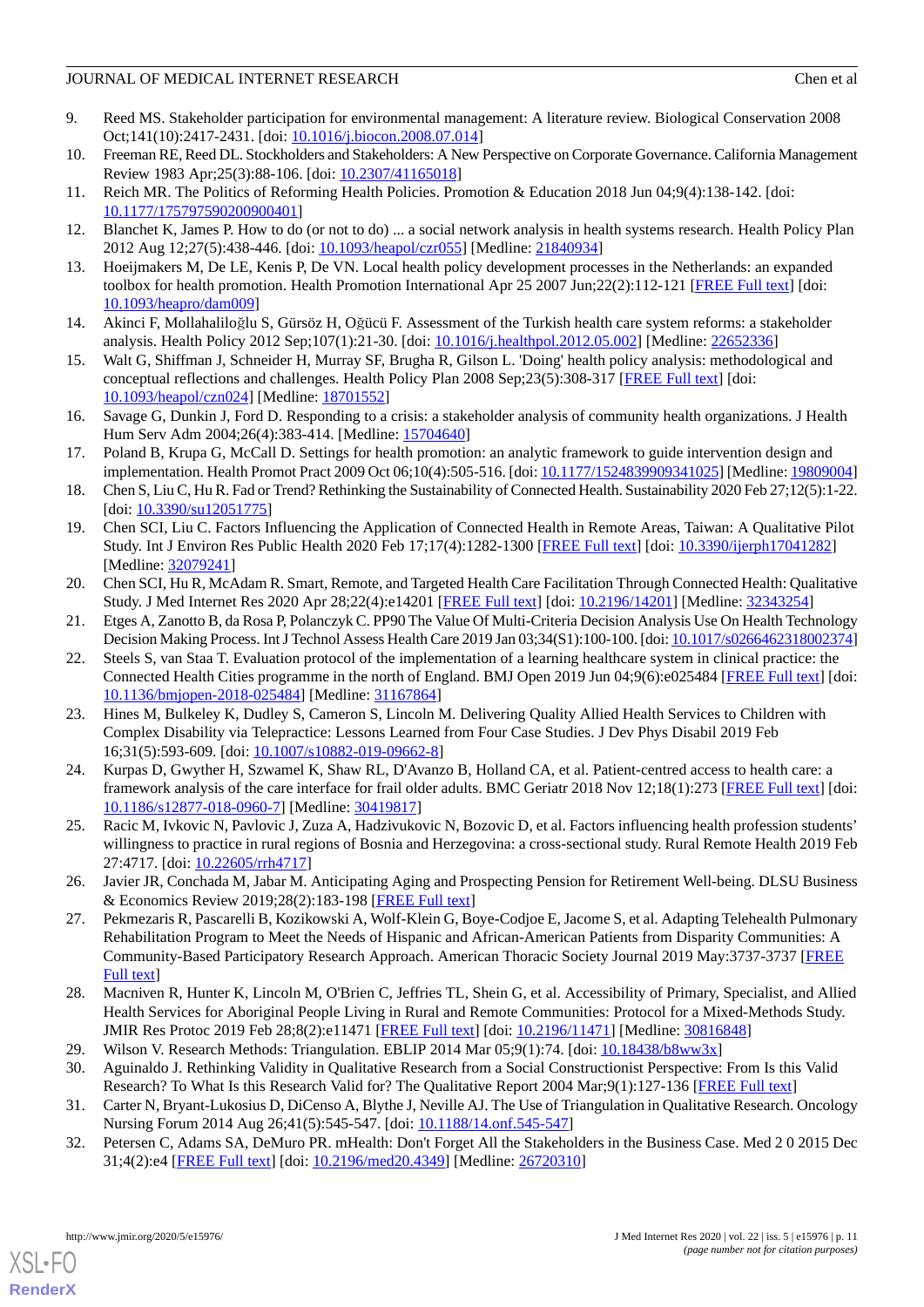- <span id="page-11-0"></span>33. Jones R, Rogers R, Roberts J, Callaghan L, Lindsey L, Campbell J, et al. What is eHealth (5): a research agenda for eHealth through stakeholder consultation and policy context review. J Med Internet Res 2005 Nov 10;7(5):e54 [\[FREE Full text](https://www.jmir.org/2005/5/e54/)] [doi: <u>[10.2196/jmir.7.5.e54](http://dx.doi.org/10.2196/jmir.7.5.e54)</u>] [Medline: [16403718](http://www.ncbi.nlm.nih.gov/entrez/query.fcgi?cmd=Retrieve&db=PubMed&list_uids=16403718&dopt=Abstract)]
- <span id="page-11-1"></span>34. van Woezik AFG, Braakman-Jansen LMA, Kulyk O, Siemons L, van Gemert-Pijnen JEWC. Tackling wicked problems in infection prevention and control: a guideline for co-creation with stakeholders. Antimicrob Resist Infect Control 2016 May 21;5(1):20. [doi: [10.1186/s13756-016-0119-2](http://dx.doi.org/10.1186/s13756-016-0119-2)]
- <span id="page-11-3"></span><span id="page-11-2"></span>35. Kildea J, Battista J, Cabral B, Hendren L, Herrera D, Hijal T, et al. Design and Development of a Person-Centered Patient Portal Using Participatory Stakeholder Co-Design. J Med Internet Res 2019 Feb 11;21(2):e11371. [doi: [10.2196/11371\]](http://dx.doi.org/10.2196/11371)
- <span id="page-11-4"></span>36. Fix GM, Hogan TP, Amante DJ, McInnes DK, Nazi KM, Simon SR. Encouraging Patient Portal Use in the Patient-Centered Medical Home: Three Stakeholder Perspectives. J Med Internet Res 2016 Nov 22;18(11):e308. [doi: [10.2196/jmir.6488](http://dx.doi.org/10.2196/jmir.6488)]
- <span id="page-11-5"></span>37. Peek STM, Wouters EJ, Luijkx KG, Vrijhoef HJ. What it Takes to Successfully Implement Technology for Aging in Place: Focus Groups With Stakeholders. J Med Internet Res 2016 May 03;18(5):e98 [\[FREE Full text\]](https://www.jmir.org/2016/5/e98/) [doi: [10.2196/jmir.5253](http://dx.doi.org/10.2196/jmir.5253)] [Medline: [27143097](http://www.ncbi.nlm.nih.gov/entrez/query.fcgi?cmd=Retrieve&db=PubMed&list_uids=27143097&dopt=Abstract)]
- 38. Mc Loughlin F, Hadgraft NT, Atkinson D, Marley JV. Aboriginal health research in the remote Kimberley: an exploration of perceptions, attitudes and concerns of stakeholders. BMC Health Serv Res 2014 Oct 26;14(1):517 [[FREE Full text](https://bmchealthservres.biomedcentral.com/articles/10.1186/s12913-014-0517-1)] [doi: [10.1186/s12913-014-0517-1\]](http://dx.doi.org/10.1186/s12913-014-0517-1) [Medline: [25343849](http://www.ncbi.nlm.nih.gov/entrez/query.fcgi?cmd=Retrieve&db=PubMed&list_uids=25343849&dopt=Abstract)]
- 39. Yazdanshenas H, Bazargan M, Jones L, Vawer M, Seto TB, Farooq S, et al. Engaging Gatekeeper-Stakeholders in Development of a Mobile Health Intervention to Improve Medication Adherence Among African American and Pacific Islander Elderly Patients With Hypertension. JMIR Mhealth Uhealth 2016 Oct 26;4(4):e116 [\[FREE Full text\]](https://mhealth.jmir.org/2016/4/e116/) [doi: [10.2196/mhealth.5905](http://dx.doi.org/10.2196/mhealth.5905)] [Medline: [27784651](http://www.ncbi.nlm.nih.gov/entrez/query.fcgi?cmd=Retrieve&db=PubMed&list_uids=27784651&dopt=Abstract)]
- <span id="page-11-6"></span>40. Harte R, Glynn L, Rodríguez-Molinero A, Baker PM, Scharf T, Quinlan LR, et al. A Human-Centered Design Methodology to Enhance the Usability, Human Factors, and User Experience of Connected Health Systems: A Three-Phase Methodology. JMIR Hum Factors 2017 Mar 16;4(1):e8 [\[FREE Full text\]](https://humanfactors.jmir.org/2017/1/e8/) [doi: [10.2196/humanfactors.5443\]](http://dx.doi.org/10.2196/humanfactors.5443) [Medline: [28302594\]](http://www.ncbi.nlm.nih.gov/entrez/query.fcgi?cmd=Retrieve&db=PubMed&list_uids=28302594&dopt=Abstract)
- <span id="page-11-9"></span><span id="page-11-7"></span>41. Hebert MA, Korabek B. Stakeholder readiness for telehomecare: implications for implementation. Telemed J E Health 2004 Mar;10(1):85-92. [doi: [10.1089/153056204773644625\]](http://dx.doi.org/10.1089/153056204773644625) [Medline: [15104920\]](http://www.ncbi.nlm.nih.gov/entrez/query.fcgi?cmd=Retrieve&db=PubMed&list_uids=15104920&dopt=Abstract)
- 42. Chang H, Shaw MJ, Lai F, Ko W, Ho Y, Chen H, et al. U-Health: an example of a high-quality individualized healthcare service. Per Med 2010 Nov;7(6):677-687. [doi: [10.2217/pme.10.64\]](http://dx.doi.org/10.2217/pme.10.64) [Medline: [29788567](http://www.ncbi.nlm.nih.gov/entrez/query.fcgi?cmd=Retrieve&db=PubMed&list_uids=29788567&dopt=Abstract)]
- <span id="page-11-8"></span>43. Chen SC, Kharabsheh R. Working smart or working hard? Investigating the role of technology in healthcare innovation in Taiwan. In: Organizational Culture and Leadership's Impact on a Safety Program Change Model. Zagreb; 2017 Jul Presented at: TAKE 2017 – Theory and Applications in the Knowledge Economy; 2017/07/12-14; Zagreb p. 108-126 URL: [https:/](https://tinyurl.com/y9wq4ac3) [/tinyurl.com/y9wq4ac3](https://tinyurl.com/y9wq4ac3)
- <span id="page-11-10"></span>44. Liu C. Key Factors Influencing the Intention of Telecare Adoption: An Institutional Perspective. Telemedicine and e-Health 2011 May;17(4):288-293. [doi: [10.1089/tmj.2010.0184\]](http://dx.doi.org/10.1089/tmj.2010.0184)
- 45. Lu Y, Wu Y, Liu J, Li J, Zhang P. Understanding Health Care Social Media Use From Different Stakeholder Perspectives: A Content Analysis of an Online Health Community. J Med Internet Res 2017 Apr 07;19(4):e109 [\[FREE Full text\]](https://www.jmir.org/2017/4/e109/) [doi: [10.2196/jmir.7087](http://dx.doi.org/10.2196/jmir.7087)] [Medline: [28389418](http://www.ncbi.nlm.nih.gov/entrez/query.fcgi?cmd=Retrieve&db=PubMed&list_uids=28389418&dopt=Abstract)]

## **Abbreviations**

**CH:** connected health **GP:** general physician **IT:** information technology

*Edited by G Eysenbach; submitted 22.08.19; peer-reviewed by J Vidal-Alaball, S Lilje, T Aslanidis, A Bashir, J Burzy*ń*ska, M Budge; comments to author 18.09.19; revised version received 27.11.19; accepted 10.04.20; published 27.05.20*

*Please cite as:*

*Chen SCI, Liu C, Wang Z, McAdam R, Brennan M, Davey S, Cheng TY How Geographical Isolation and Aging in Place Can Be Accommodated Through Connected Health Stakeholder Management:*

*Qualitative Study With Focus Groups*

*J Med Internet Res 2020;22(5):e15976*

*URL: <http://www.jmir.org/2020/5/e15976/> doi: [10.2196/15976](http://dx.doi.org/10.2196/15976)*

*PMID:*

©Sonia Chien-I Chen, Chenglian Liu, Zhenyuan Wang, Rodney McAdam, Michael Brennan, Shirley Davey, Teng Yuan Cheng. Originally published in the Journal of Medical Internet Research (http://www.jmir.org), 27.05.2020. This is an open-access article